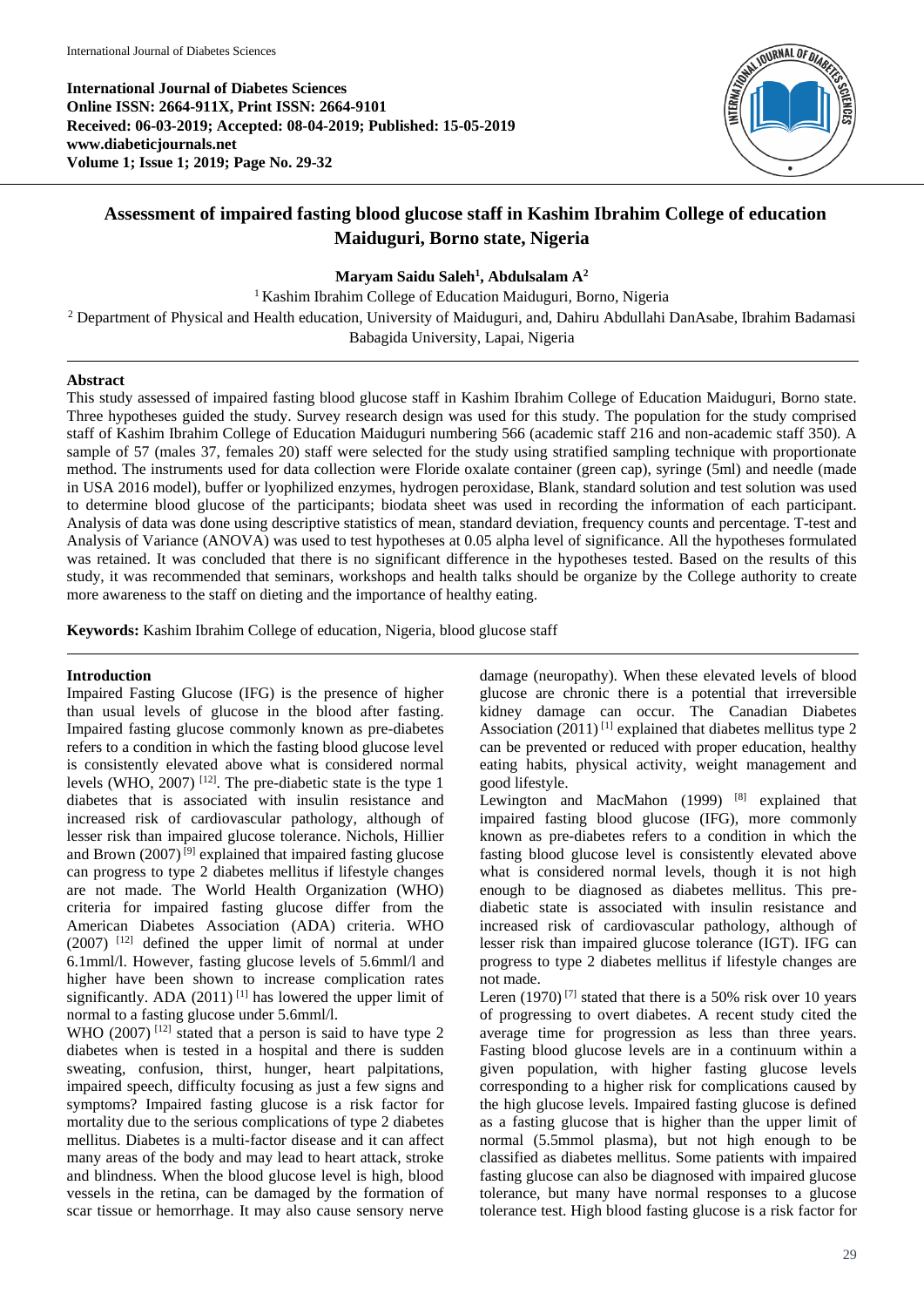mortality due to the serious complications of type 2 diabetes mellitus (Leren, 1970)<sup>[7]</sup>.

Diabetes is a multi-factor disease and it can affect many areas of the body. The depositions of plaque in the arteries known as atherosclerosis are the potential risk that is elevated in diabetic individuals. This may lead to heart attack or stroke. Blindness is another concern associated with type 2 diabetes. It is caused by microvascular disease in which high blood glucose levels damage blood vessels in the retina by the formation of scar tissue or hemorrhage. Not only do these high levels cause vision loss, they may also cause sensory nerve damage (neuropathy) (Jeng, Lee & Chang, 1998)<sup>[5]</sup>.

#### **Hypotheses**

Ho<sub>1</sub>: There is no significant difference in impaired fasting blood glucose between male and female staff of Kashim Ibrahim College of Education Maiduguri.

Ho2: There is no significant difference in impaired fasting blood glucose among staff of different age groups in Kashim Ibrahim College of Education Maiduguri.

Ho3: There is no significant difference in impaired fasting blood glucose between academic and non-academic staff in Kashim Ibrahim College of Education Maiduguri.

#### **Methodology**

Survey research design was used for this study. A survey is a method of research that involves the characteristics of individuals, groups, objects or situation. Survey research method is concerned with the collection of data for the purpose of describing and interpreting existing conditions or practice, beliefs, attitudes and so on. Survey design, according to Thomas and Nelson  $(1990)$ <sup>[10]</sup> is a technique that seeks to determine the practices or opinions of a specified population on one or more variables. Corner and Norman (2004)<sup>[2]</sup> stated that the purpose of survey research method is to describe systematically the facts, qualities or characteristics of a given population, event or area of interest concerning the problem under investigation. The use of this design was considered appropriate because of its importance which suits a study of this nature that sought to determine the prevalence of biomedical health risk factors among staff of Kashim Ibrahim College of Education Maiduguri.

The population for this study comprised five hundred and sixty-six (566) staff of Kashim Ibrahim College of Education Maiduguri (KICOE Establishment Unit, 2015). Out of this population two hundred and sixteen (216) were academic staff comprising 77 females and 139 males, and three hundred and fifty (350) non-academic staff comprising 119 females and 231 males. Stratified sampling technique with proportionate method was used to sample ten percent (10%) of the population for the study. Ten percent (10%) of the entire population is 56.6 which was approximated to 57 because fractions of human beings cannot be obtained. Twenty-two (22) academic staff comprising 8 females and 14 males, and thirty-five (35) non-academic staff comprising 12 females and 23 males were selected for the study. The selection of the sample was based on Krejie and Morgan (1979) who stated that in a large population, ten percent (10%) will be appropriate. Cost implication and the

willingness of the participants to partake in the study, which involved taking blood sample was taken into consideration for the selection of 10 percent of the population as a sample. The research instruments used in collecting data for this study were as follow:

Floride oxalate container (green cap), syringe (5ml) and needle (made in USA 2016 model), buffer or lyophilized enzymes, hydrogen peroxidase, Blank, standard solution and test solution was used to determine blood glucose of the participants.

An introductory letter containing the purpose of the research was obtained from the Head of Department, Physical and Health Education of the University of Maiduguri to the Registrar, Kashim Ibrahim College of Education Maiduguri for permission to conduct the research in the college. After obtaining the permission from the college authority the participants were briefed by the researcher about the testing procedures and it benefits. The researcher provided biodata sheet (Appendix B) to record the age, sex, tag number, glucose level, cholesterol level, height and weight of the participants. Fifty-seven tags numbering from  $01 - 57$  were provided for easy identification of the participants. The participants came up for the testing exercise in the morning 7.30 to 9:00am at the college clinic. Two (2) trained research assistants were used to assist the researcher in data taking, a trained Nurse took the blood pressure, height and weight of the participants.

### **Determination of Fasting Blood Glucose**

To determine impaired fasting blood glucose, the participants were asked to fast for twelve hours. To collect the blood sample, floride oxalade container (yellow cap), 5ml syringe and needles were used, and the blood was collected from the cephalic vein (located at the upper arm) four mills. The blood collected was kept in the yellow cap floride oxalate container. Sodium oxalate was mixed without coapulent to prevent the blood from clotting. To centrifuge the blood, the plasma was used (the watery part of the blood that stayed at the top of the container). The methodology for the testing was enzymatic. The reagent used was buffer or lyophilized enzymes (which was also divided in two parts the glucose oxidase and hydrogen peroxidase). Standard solution was used for concentration, until it was 5.55 mmol/dl or 100mg/dl. The powdered enzymes was added to the Buffer and mixed. It became the glucose working reagent. Three containers were provided, the blank in which 2ml of water bath was put in it and standard solution was put also, then the test container 2ml and  $20\%$  of the plasma, mixed and incubated at  $37^{\circ}$ C (degree centigrade) for 15minutes using water bath. It became ready for reading using spectrophotometer. The wavelength is  $520 - 530$  mm. The blank was read first to set the instrument to 0.00 obserlence. The standard was read at 0.11, the test at 0.10 optical density (OD) which determined the glucose level at 5.6mml/l as normal level (White, 2016) [11] .

Descriptive statistics of mean, standard deviation, frequency counts and percentage were used to describe the bio-data of the participants and answer research questions. One-way ANOVA and t-test were used to test hypotheses. All hypotheses were tested at 0.05 alpha level of significance.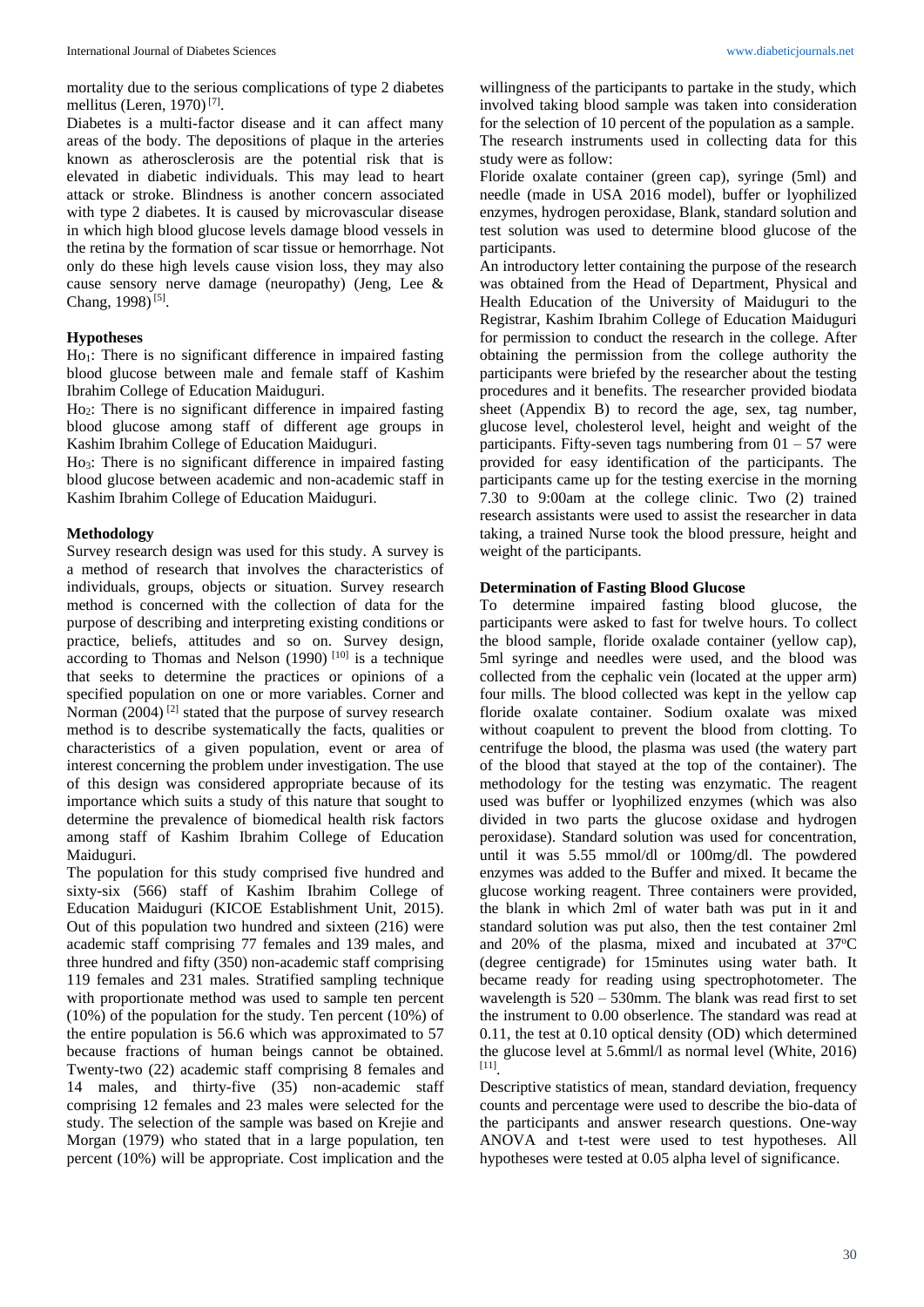#### **Results**

| <b>Variable</b>       | <b>Frequency</b> | Percentage |  |  |  |  |
|-----------------------|------------------|------------|--|--|--|--|
| Age (Years)           |                  |            |  |  |  |  |
| $20 - 30$             | 8                | 14.0       |  |  |  |  |
| $31 - 40$             | 13               | 22.8       |  |  |  |  |
| $41 - 50$             | 19               | 33.3       |  |  |  |  |
| $51 - 60$             | 14               | 24.5       |  |  |  |  |
| 61 above              | 3                | 5.26       |  |  |  |  |
| <b>Sex</b>            |                  |            |  |  |  |  |
| Male                  | 37               | 64.9       |  |  |  |  |
| Female                | 20               | 35.1       |  |  |  |  |
| <b>Staff Cadre</b>    |                  |            |  |  |  |  |
| <b>Academic Staff</b> | 22               | 38.6       |  |  |  |  |
| Non-Academic<br>Staff | 35               | 61.4       |  |  |  |  |

**Table 1:** Demographic Variables of the Participants n = 57

Table 1 contains the demographic variables of the participants. Three variables were displayed in the table namely age, sex and staff cadre. Breakdown of age brackets shows that there were  $8(14.0%)$  participants aged  $20 - 30$ years, 13 (22.8%) aged  $31 - 40$  years. Those in age bracket of  $41 - 50$  years were 19 (33.3%), those within the age bracket of  $51 - 60$  years were 14 (24.5%) and participants aged 61 and above years were 3 (52.6%). This means that most of the participants were between the age bracket of 41  $-50$  years 19 (33.3%) followed by age bracket  $51 - 60$ years 14 (24.5%), then age bracket  $31 - 40$  years 13  $(22.8\%)$ , and age bracket  $20 - 30$  years 8 (14.08), lastly age bracket 61 and above years 3 (52.6%).

With regards to sex of the participants 37 (64.9%) were males, while 20 (35.1%) were females. This means that most of the participants were males (64.9%). With regard to staff cadre, 22 (38.6%) were academic staff while 35 (61.4%) of the participants were non-academic staff. This means that most of the participants were non-academic staff.  $Ho_1$ : There is no significant difference in the prevalence of impaired fasting blood glucose between male and female

staff of Kashim Ibrahim College of Education Maiduguri

| <b>Table 2:</b> Summary of t-test on Fasting Blood Glucose (mmol/l) of |
|------------------------------------------------------------------------|
| male and female Staff of Kashim Ibrahim College of Education           |
| Maiduguri $n = 57$                                                     |

| <b>Participants</b> Number |    | X     | s      | df | т | P. Value |
|----------------------------|----|-------|--------|----|---|----------|
| Male                       | 37 | 4.912 | ±1.385 |    |   |          |
|                            |    |       |        |    |   | 0.363    |
| Female                     |    | 4.535 | ±1.648 |    |   |          |

Table 2 shows impaired fasting blood glucose of male and female staff of Kashim Ibrahim College of Education Maiduguri. t-test was applied to test the null hypothesis at 0.05 alpha level. The result showed that there was no significant difference in fasting blood glucose between male and female staff of Kashim Ibrahim College of Education Maiduguri ( $P > 0.05$ ), therefore the null hypothesis was retained. Hence, the null hypothesis was accepted.

Ho<sub>2</sub>: There is no significant difference in fasting blood glucose among staff of different age groups in Kashim Ibrahim College of Education Maiduguri

**Table 3:** Summary of One-Way ANOVA on Fasting Blood Glucose of Staff of Different Age Groups in Kashim Ibrahim College of Education Maiduguri (mmol/l)  $n = 57$ 

| <b>Sources of Variance</b> | <b>Sum of Squares</b> | df | <b>Mean squares</b> |       | <b>Value</b> |
|----------------------------|-----------------------|----|---------------------|-------|--------------|
| Between groups             | 7.498                 |    | 4.375               |       |              |
|                            |                       |    |                     | 2.166 | 0.86         |
| Within groups              | 105.017               | 52 | 2.020               |       |              |
| Total                      | 122.515               | 56 |                     |       |              |

Table 3 presents summary of one-way ANOVA on fasting blood glucose of staff of different age groups in Kashim Ibrahim College of Education Maiduguri. One-way ANOVA was applied to test the null hypothesis at 0.05 alpha level. The result revealed that there was no significant difference in fasting blood glucose among staff of Kashim

Ibrahim College of Education Maiduguri (*P >* 0.05), hence the null hypothesis was retained. Therefore, the null hypothesis was accepted.

Ho3: There is no significant difference in impaired fasting blood glucose between academic and non-academic staff of Kashim Ibrahim College of Education Maiduguri

**Table 4:** Summary of t-test on Fasting Blood Glucose of Academic and Non-Academic Staff of Kashim Ibrahim College of Education Maiduguri (mmol/l)  $n = 57$ 

| <b>Staff Cadre</b> | <b>Number</b> |       |        | Df |       | . Value |
|--------------------|---------------|-------|--------|----|-------|---------|
| Academic Staff     |               | 5.350 | ±1.847 |    |       |         |
|                    |               |       |        | 55 | 2.426 | 0.19    |
| Non-Academic Staff | 35            | 4.417 | +1 059 |    |       |         |

Table 4 contains summary of t-test on fasting blood glucose between academic and non-academic staff of Kashim Ibrahim College of Education Maiduguri. t-test was applied to test the null hypothesis at 0.05 alpha level. The result